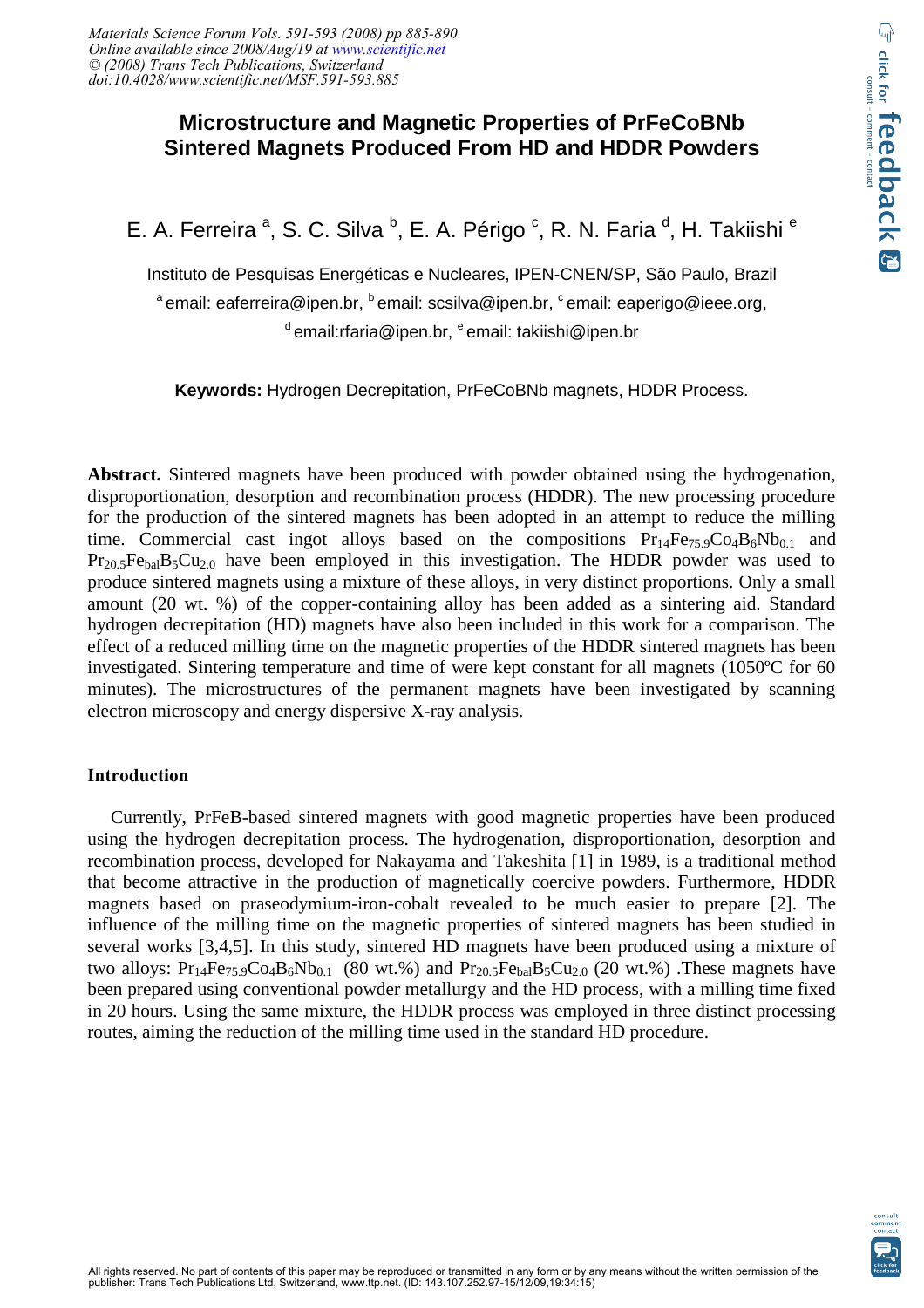# **Experimental Procedure**

 The production of HD sintered magnets used two cast alloys with the following composition:  $Pr_{14}Fe_{75.9}Co_4B_6Nb_{0.1}$  and  $Pr_{20.5}Fe_{bal}B_5Cu_{2.0}$ , milled for 20 hours. Prior processing the magnets, the alloy  $Pr_{14}Fe_{75.9}Co_4B_6Nb_{0.1}$  was homogenized at 1070°C for 20 hours. No heat treatment was applied to the  $Pr_{20.5}Fe_{bal}B_5Cu_{2.0}$  alloy, employed as sintering aid. This standard procedure, using the sequence shown in Fig.1, was used as reference for the study of the other three processing routes with the HDDR process (route A, B and C). The sintering step, for all magnets, was carried out at 1050°C for 1 hour.



**Figure 1** - Standard HD sintered magnets processing route.

The second route (A) used the processes HDDR and HD for obtaining of the magnetic powders. The same mixture of starting alloys was also used in this case (80/20 wt%). The process HDDR was carried out, however, only in the  $Pr_{14}$  Fe<sub>75.9</sub>Co<sub>4</sub>B<sub>6</sub>Nb<sub>0.1</sub> alloy. Subsequently, the process HD was conducted with a mixture of these materials, as shown in Fig. 2.



**Figure 2** – Sequence for the production of magnets using route A.

In the third route (B) sintered magnets were produced using only the HDDR process to yield the magnetic powders and employed a milling time of 10 hours. The process HDDR was carried out, however, directly in the mixture of the starting alloys. The processing sequence is illustrated in Fig. 3.

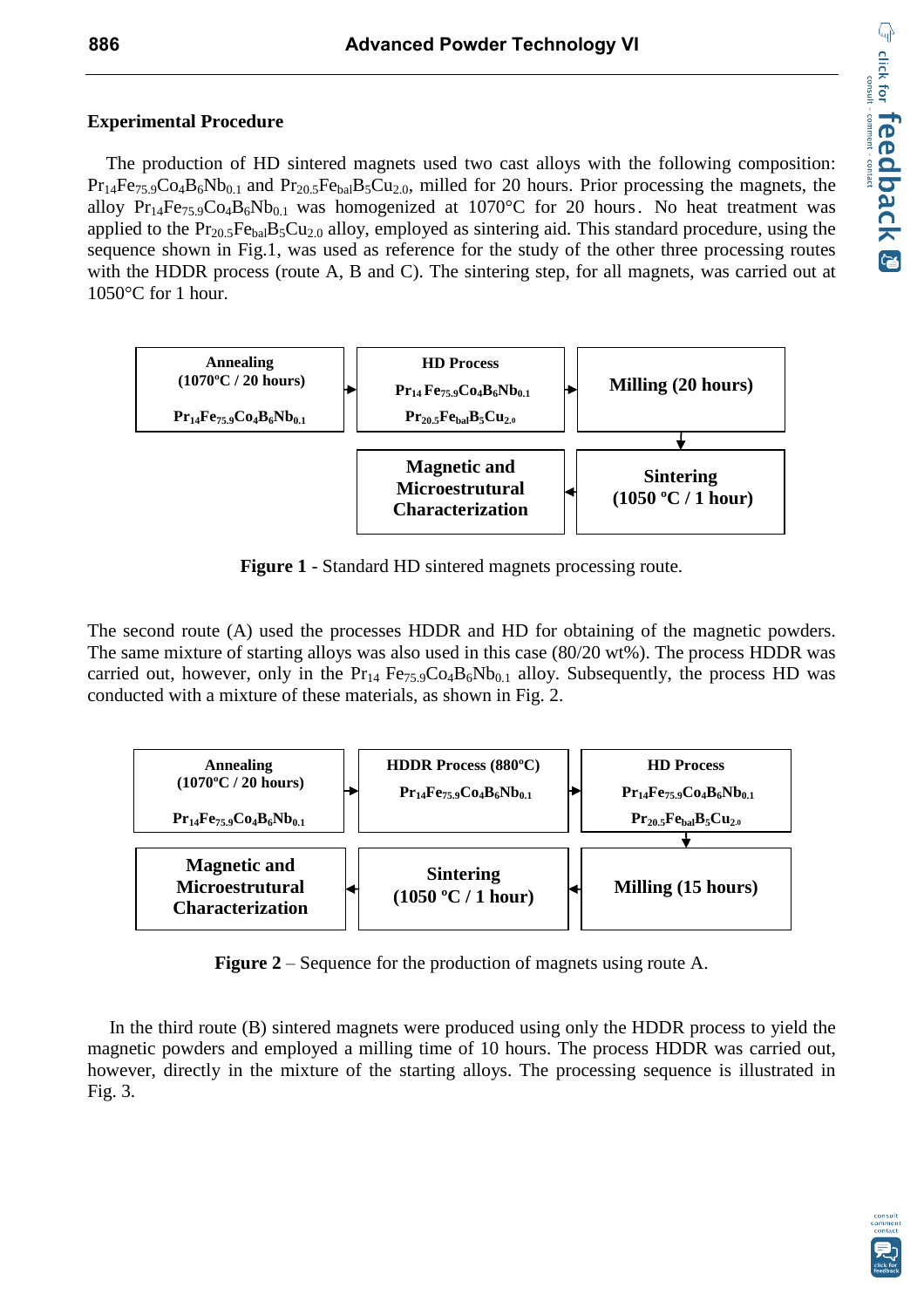



**Figure 3** – Sequence for the production of magnets using route B.

In the last route investigated in this study  $(C)$ , the sintered magnets were prepared using the HDDR and HD processes subsequently, as illustrated in Fig. 4. In this case a very short milling time was employed (5 hours).



**Figure 4** – Sequence for the production of magnets using route C

#### **Results and Discussion**

The microstructures of the  $Pr_{14}Fe_{75.9}Co_4B_6Nb_{0.1}$  alloy before and after the annealing are shown in Fig. 5 (a) and (b), respectively. The  $Pr_{14}Fe_{75.9}Co_4B_6Nb_{0.1}$  alloy is composed of the matrix phase Pr<sub>2</sub>(FeCo)<sub>14</sub>B ( $\phi$ ), praseodymium-rich phase Pr<sub>3</sub>(FeCo), boron-rich phase (Pr<sub>1+ $\epsilon$ </sub>Fe<sub>4</sub>B<sub>4</sub> or  $\eta$ ) and FeCo (free-iron /cobalt or  $\alpha$ -FeCo). The Pr<sub>14</sub>Fe<sub>75.9</sub>Co<sub>4</sub>B<sub>6</sub>Nb<sub>0.1</sub> alloy after the annealing is composed of the matrix phase  $Pr_2(FeCo)_{14}B$  ( $\phi$ ), praseodymium-rich phase  $Pr_3(FeCo)$  and boron-rich phase  $(Pr_{1+\epsilon}Fe_4B_4$  or  $\eta$ ).



**Figure 5** - Microstructures of the  $Pr_{14}Fe_{75.9}Co_4B_6Nb_{0.1}$  alloy (a) before the annealing and (b) after the annealing, (2000x).

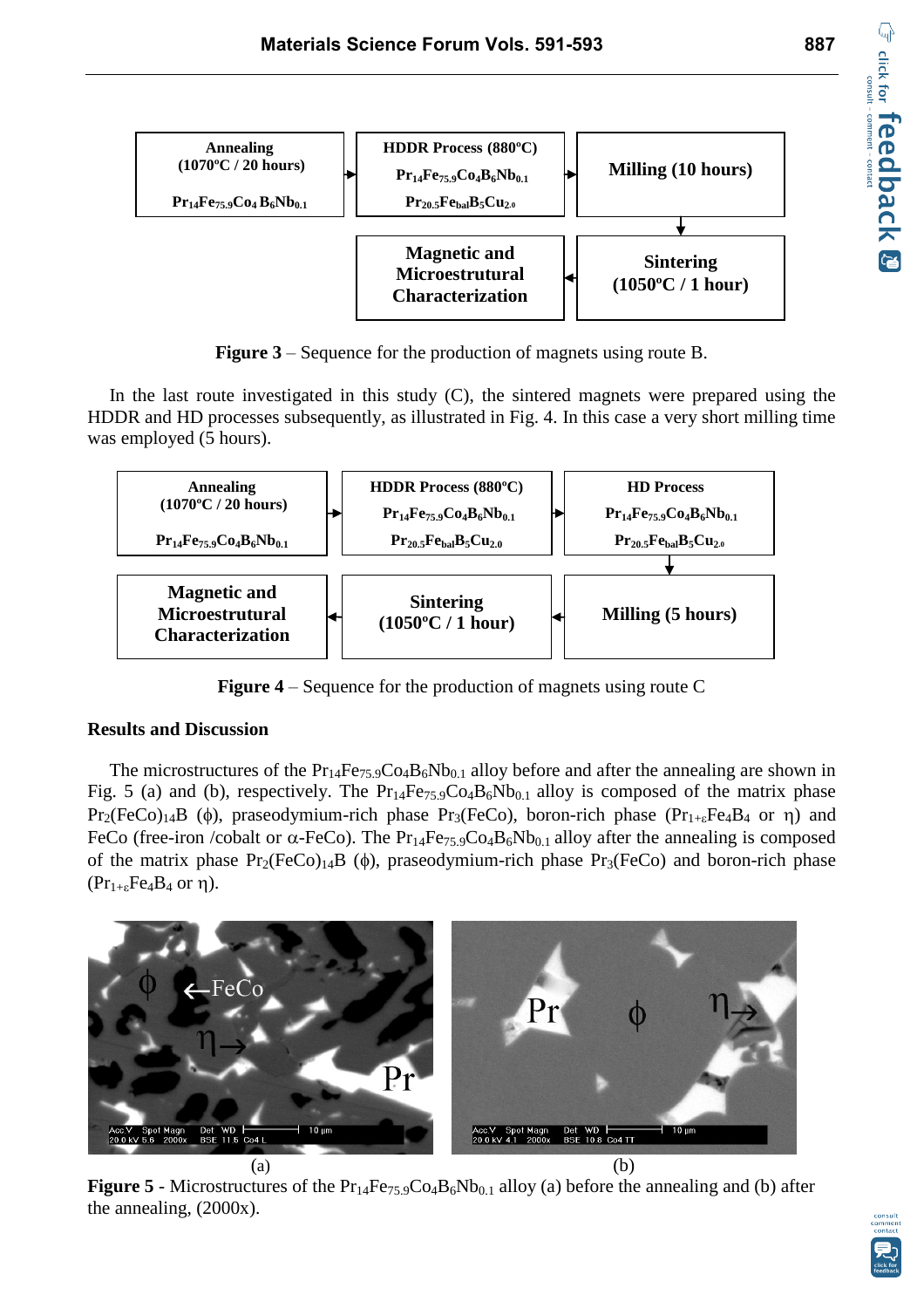The chemical compositions of the phases determined by EDX on a SEM for the  $Pr_{14}Fe_{75.9}Co_4B_6Nb_{0.1}$  alloy before and after the annealing are given in Table 1. The boron rich phase  $Pr_{1+s}Fe_4B_4$  (n) was identified by Fe:Pr ratio [6]. The free-iron/cobalt phase (FeCo), present in the alloy, is not present after the annealing treatment at 1070ºC for 20 hours. On annealing, the iron and the cobalt atoms (smaller than Pr) diffused through the matrix phase and reacted with the atoms of Pr and B, forming the phase  $(\phi)$  [7]. The magnetic properties and densities of all  $Pr_{14}Fe_{75.9}Co_4B_6Nb_{0.1}$  sintered permanent magnets are given in Table 2.

| <b>Table 1</b> – Composition determined by EDX of the phases present in the $Pr_{14}Fe_{75.9}Co_4B_6Nb_{0.1}$ alloy, |  |
|----------------------------------------------------------------------------------------------------------------------|--|
| before and after the annealing.                                                                                      |  |

| Alloy                             | Phase                          | Chemical composition (at. %)  |                               |               |  |
|-----------------------------------|--------------------------------|-------------------------------|-------------------------------|---------------|--|
| $Pr_{14}Fe_{75.9}Co_4B_6Nb_{0.1}$ |                                | Pr                            | Fe                            | Co            |  |
|                                   | $Pr_2(FeCo)_{14}B(\phi)$       |                               | $14.5 \pm 0.1$ $80.8 \pm 0.2$ | $4.7 \pm 0.1$ |  |
|                                   | $Pr3(FeCo)$ (Pr rich)          |                               | $81.0 \pm 0.2$ $17.7 \pm 0.2$ | $1.3 \pm 0.4$ |  |
| before annealing                  | $Pr_{1+\epsilon}Fe_4B_4(\eta)$ |                               | $22.4 \pm 0.2$ 77.6 $\pm$ 0.4 |               |  |
|                                   | FeCo                           | $3.1 \pm 0.1$                 | $87.1 \pm 0.3$                | $8.6 \pm 0.3$ |  |
|                                   | $Pr_2(FeCo)_{14}B(\phi)$       |                               | $13.4 \pm 0.3$ $79.7 \pm 0.2$ | $4.9 \pm 0.3$ |  |
| after annealing                   | $Pr3(FeCo)$ (Pr rich)          | $79.9 + 0.1$                  | $14.2 \pm 0.2$                | $4.6 \pm 0.2$ |  |
|                                   | $Pr_{1+\epsilon}Fe_4B_4(\eta)$ | $22.1 \pm 0.5$ $77.5 \pm 0.1$ |                               |               |  |

**Table 2** – Magnetic properties of the  $Pr_{14}Fe_{75.9}Co_4B_6Nb_{0.1}$  HD/HDDR sintered magnets produced using the various processes.

| Route    | Milling<br>Time<br>(h) | $B_r$<br>(T)<br>$(\pm 0.02)$ | $\mu_0$ <sub>i</sub> H <sub>c</sub><br>(T)<br>$(\pm 0.02)$ | $\mu_0$ <sub>b</sub> H <sub>c</sub><br>(T)<br>$(\pm 0.02)$ | $(BH)_{max}$<br>$(kJ/m^3)$<br>$(\pm 2)$ | <b>SF</b><br>$(\pm 0.02)$ | $(g/cm^3)$<br>$(\pm 0.02)$ |
|----------|------------------------|------------------------------|------------------------------------------------------------|------------------------------------------------------------|-----------------------------------------|---------------------------|----------------------------|
| Standard | 20                     | 1.22                         | 1.19                                                       | 0.89                                                       | 283                                     | 0.88                      | 7.38                       |
| A        | 15                     | 0.88                         | 0.60                                                       | 0.33                                                       | 82                                      | 0.33                      | 6.93                       |
| B        | 10                     | 0.94                         | 0.64                                                       | 0.39                                                       | 89                                      | 0.45                      | 7.09                       |
| C        |                        | 1.14                         | 1.02                                                       | 0.81                                                       | 241                                     | 0.83                      | 7.31                       |

The microstructures of the HD/HDDR sintered magnets prepared employing various process and milling times are shown in Figs. 6 (a-d), standard HD and routes A, B and C, respectively. The phases found in the sintered magnets are identified in the micrographics. Four phase were identified: the matrix phase  $(\phi)$ , the Pr rich in the grain boundaries of the matrix phase, the boron rich phase  $Pr_{1+\epsilon}Fe_4B_4$  ( $\eta$ ) and the Laves Phase Pr(FeCo)<sub>2</sub>. The Laves phase was only found in magnets processed using routes A and B. Despite the somewhat lower density of the magnets prepared with these two routes, porosity was not clearly visible in their microstructures.

It has been reported that the Laves phase  $Pr(FeCo)$  is detrimental to the intrinsic coercivity of Rare-Earth-based sintered magnets [8]. In the present study it was deleterious to all magnetic properties. This phase is localized in the grain boundary of matrix phase together with the Pr-rich phase and was not identified in the magnets prepared using the standard process and route C (see Fig. 6 a and d). The chemical compositions of the phases determined by EDX for  $Pr_{14}Fe_{75.9}Co_{4}B_{6}Nb_{0.1}$  magnets are given in Table 3.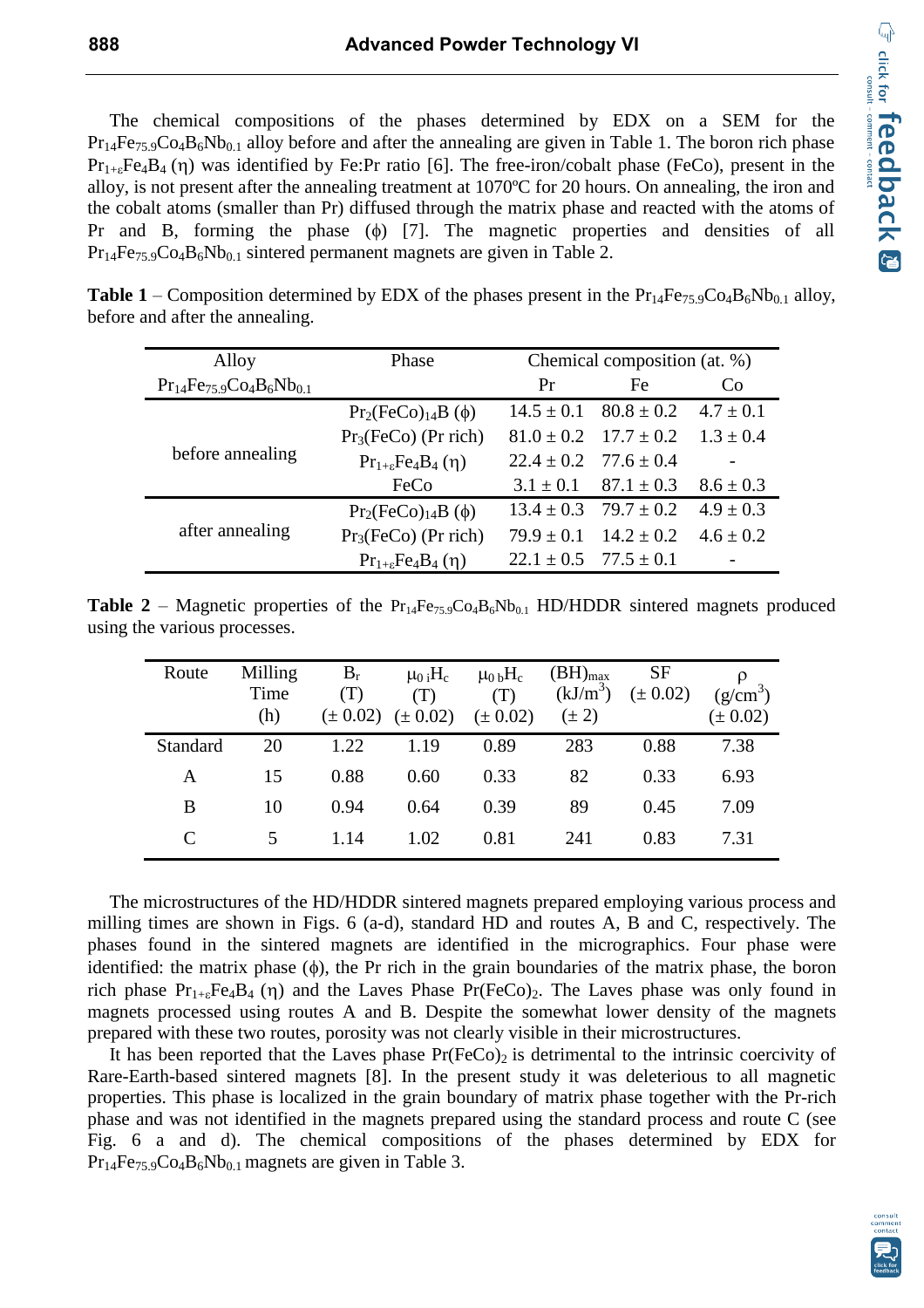

**Figure 6** - Microstructures of the Pr-based sintered magnets: (a) standard HD process and (b-d) routes A-C, respectively; (2000x).

| Route                  | Milling time | Phase                              | Chemical composition (at. %) |                |               |  |
|------------------------|--------------|------------------------------------|------------------------------|----------------|---------------|--|
|                        | (h)          |                                    | Pr                           | Fe             | Co.           |  |
| Route Standard<br>(HD) |              | $Pr_2Fe_{14}B(\phi)$               | $13.8 \pm 0.1$               | $82.3 \pm 0.3$ | $4.0 \pm 0.1$ |  |
|                        | 20 hours     | $Pr_3(FeCo)$ (Pr rich)             | $80.6 \pm 0.4$               | $17.6 \pm 0.2$ | $1.8 \pm 0.2$ |  |
|                        |              | $Pr_{1+\epsilon}Fe_{4}B_{4}(\eta)$ | $22.4 \pm 0.4$               | $77.6 \pm 0.3$ |               |  |
| Route A<br>(HDDR/HD)   | 15 hours     | $Pr_2Fe_{14}B(\phi)$               | $13.7 \pm 0.2$               | $81.8 \pm 0.3$ | $4.5 \pm 0.2$ |  |
|                        |              | $Pr_3(FeCo)$ (Pr rich)             | $80.7 \pm 0.1$               | $17.6 \pm 0.4$ | $1.7 \pm 0.2$ |  |
|                        |              | $Pr(FeCo)2$ (Laves)                | $55.1 \pm 0.1$               | $42.9 \pm 0.1$ | $2.0 \pm 0.2$ |  |
|                        |              | $Pr_2Fe_{14}B(\phi)$               | $13.8 \pm 0.1$               | $81.7 \pm 0.2$ | $4.5 \pm 0.3$ |  |
| Route B<br>(HDDR)      | 10 hours     | $Pr_3(FeCo)$ (Pr rich)             | $80.5 \pm 0.2$               | $17.6 \pm 0.5$ | $1.9 \pm 0.1$ |  |
|                        |              | $Pr(FeCo)2$ (Laves)                | $54.8 \pm 0.2$               | $43.1 \pm 0.1$ | $2.3 \pm 0.2$ |  |
| Route C<br>(HDDR/HD)   | 5 hours      | $Pr_2Fe_{14}B(\phi)$               | $13.6 \pm 0.2$               | $81.7 \pm 0.1$ | $4.7 \pm 0.1$ |  |
|                        |              | $Pr_3(FeCo)$ (Pr rich)             | $80.5 \pm 0.3$               | $17.4 \pm 0.3$ | $2.1 + 0.1$   |  |
|                        |              | $Pr_{1+\epsilon}Fe_4B_4(\eta)$     | $21.9 \pm 0.1$               | $78.1 \pm 0.3$ |               |  |

**Table 3 -** Chemical composition determined by EDX for the phases present on the  $Pr_{14}Fe_{75.9}Co_4B_6Nb_{0.1}$  magnets.

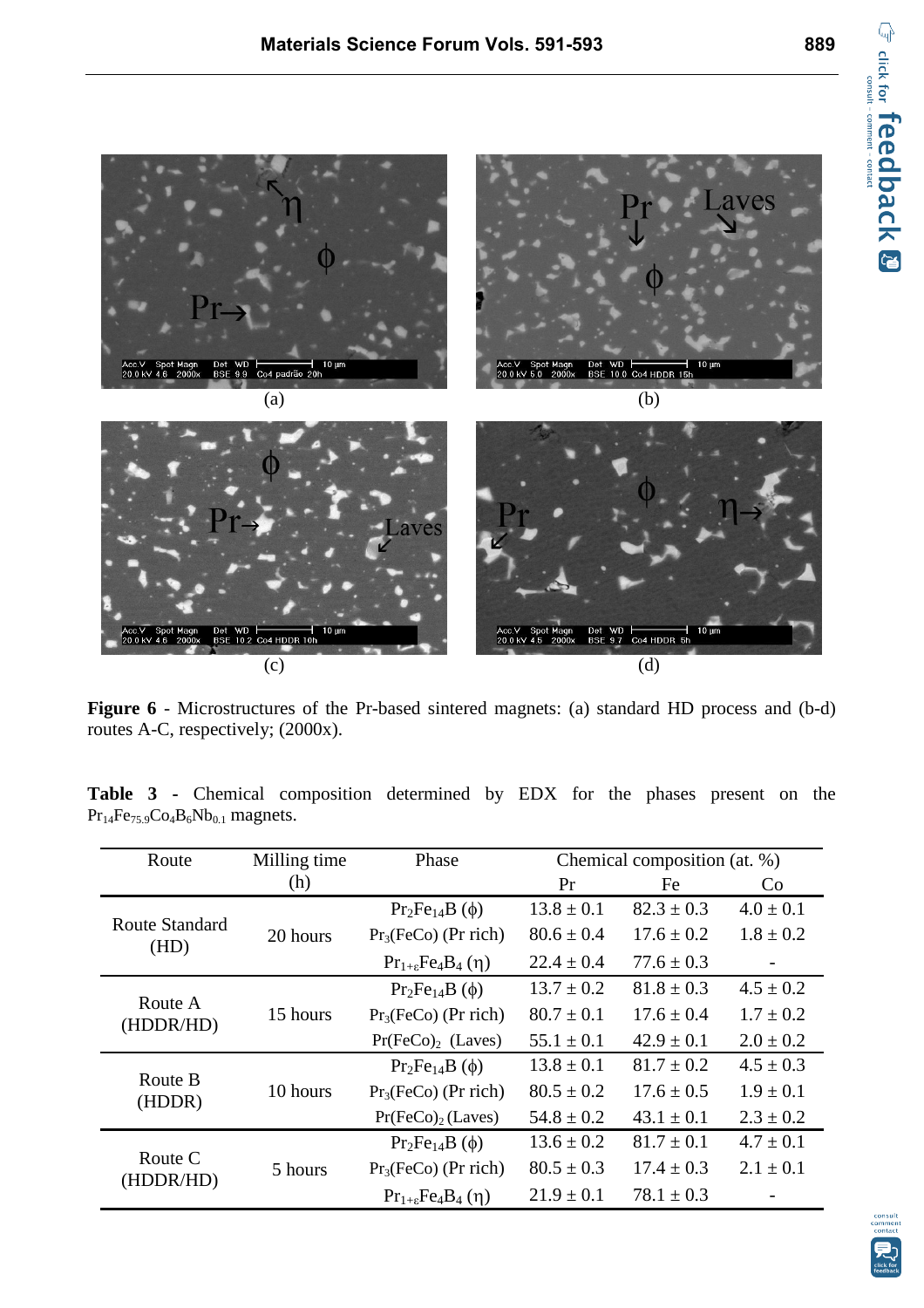## **Conclusions**

For a particular processing route, the HDDR process can be included in the production of sintered Pr-based HD magnets to reduce considerably the milling time. In this route (C), the mixture of the main alloy  $(Pr_{14}Fe_{75.9}Co_4B_6Nb_{0.1})$  and a sintering aid alloy  $(Pr_{20.5}Fe_{bal}B_5Cu_2)$  have been processed together in the HDDR and HD steps. A slightly diminution in the magnetic properties  $(B_r)$  $= 1.14$  T and  $\mu_{0i}H_c = 1.02$  T) have been observed in these magnets compared to those produced using the standard HD processing route ( $B<sub>r</sub> = 1.22$  T and  $\mu_0$ ;  $H<sub>c</sub> = 1.19$  T). The presence of the phase of Laves and the low density exhibited in the magnets of the route A and B were detrimental to the magnetic properties.

#### **Acknowledgments**

Many thanks are due to FAPESP, CNPQ, CAPES and IPEN-CNEN/SP for supporting this investigation.

# **References**

[1] T. Takeshita and R. Nakayama: Magnetic:  $10^{th}$  Int. Workshop on RE Magnets and their Applications, Kyoto, 551-557, 1989.

[2] R.N. Faria, A.J. Williams and I.R. Harris: J. Alloys Compd, p. 287, L10-12, 1999.

[3] T.H. Noh, W.Y. Jeung, I.K. Kang, S. H Shin and J. J.Lee: J. Appl. Phys, v. 70, n. 10, p. 6591- 6593, 1991.

[4] R.N. Faria, J. S Abell and I.R. Harris: J. Alloys Compd, v. 177, p. 311-320, 1991.

[5] R.N. Faria, A.J. Williams, J. S Abell and I.R. Harris: 14<sup>th</sup> International Workshop On RE Magnets And Their Applications, September 1-4, 1996, São Paulo, Brazil, p. 570-579.

[6] R.N. Faria, H. Takiishi, A. R. M. Castro, L. F. C. P. Lima, I. Costa: J. Mag. Mag. Mat, v. 246, p. 351-359, 2002.

[7] W.C. Chang, T.S. Chin and K.S. Liu: J. Mag. Mag. Mat, 80 (1989) 352-358.

[8] A.S. Kim: J. Appl. Phys, v.63, n. 8, p. 3975, 1988.